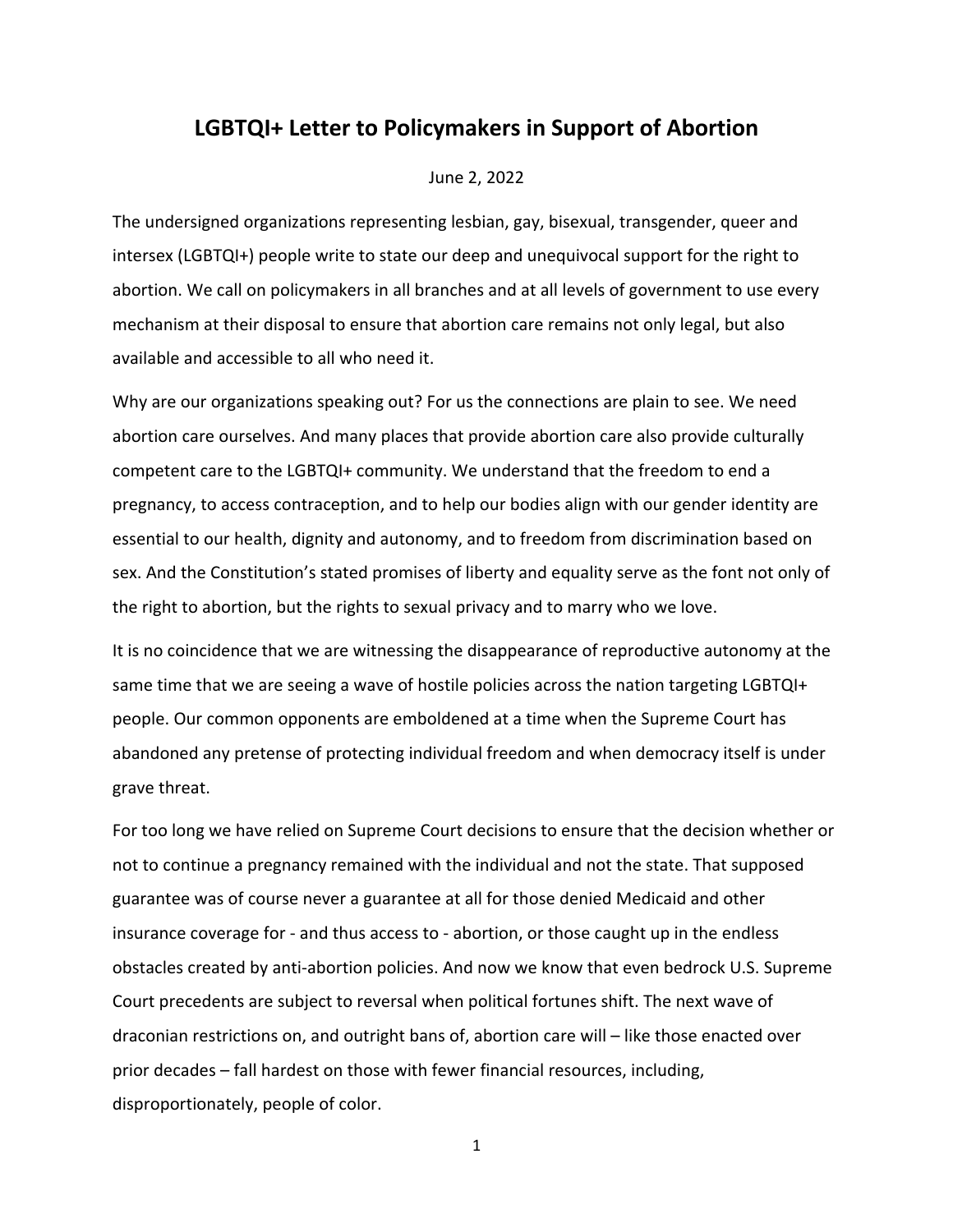Regardless of one's own personal feelings about abortion, making it impossible to access through barriers and bans undermines other people's basic right of self-determination. Forcing anyone to be or remain pregnant against their will is the very antithesis of the liberty guaranteed by our Constitution. If the Supreme Court won't recognize this, it is up to legislators and other government officials to do so. It is time for every public official who believes in true personal freedom to use their power to work toward reproductive justice for all.

## Signed by:

## National Center for Lesbian Rights

| Ace and Aro Alliance of Central Ohio                        | <b>Family Equality</b>                                               |
|-------------------------------------------------------------|----------------------------------------------------------------------|
| <b>Affirmations Community Center</b>                        | <b>First City Pride Center</b>                                       |
| <b>AIDS United</b>                                          | FORGE, Inc.                                                          |
| Alyssa Rodriguez Center for Gender Justice                  | <b>Four Corners Rainbow Youth Center</b>                             |
| <b>Athlete Ally</b>                                         | Freedom from Religion Foundation                                     |
| Atlanta Pride Committee                                     | Gay City: Seattle's LGBTQ Center                                     |
| Bergen County LGBTQ Alliance                                | GenderNexus                                                          |
| <b>Brooklyn Community Pride Center</b>                      | <b>GLBTQ Legal Advocates &amp; Defenders</b>                         |
| Campus Pride                                                | <b>GLMA: Health Professionals Advancing</b><br><b>LGBTQ Equality</b> |
| <b>Center for Disability Rights</b>                         |                                                                      |
| Center for LGBTQ Economic Advancement<br>& Research (CLEAR) | <b>GLSEN</b>                                                         |
|                                                             | <b>Henderson Equality Center</b>                                     |
| CenterLink: The Community of LGBT<br>Centers                | High Impacto                                                         |
|                                                             | <b>Hudson Pride Center</b>                                           |
| Colors+                                                     | Hugh Lane Wellness Foundation                                        |
| <b>Compass LGBTQ Community Center</b>                       | Human Rights Campaign                                                |
| <b>Council for Global Equality</b>                          | Institute for LGBT Health and Wellbeing                              |
| <b>Equality California</b>                                  | Lambda Legal                                                         |
| <b>Equality Nevada</b>                                      | Lancaster LGBTQ+ Coalition                                           |